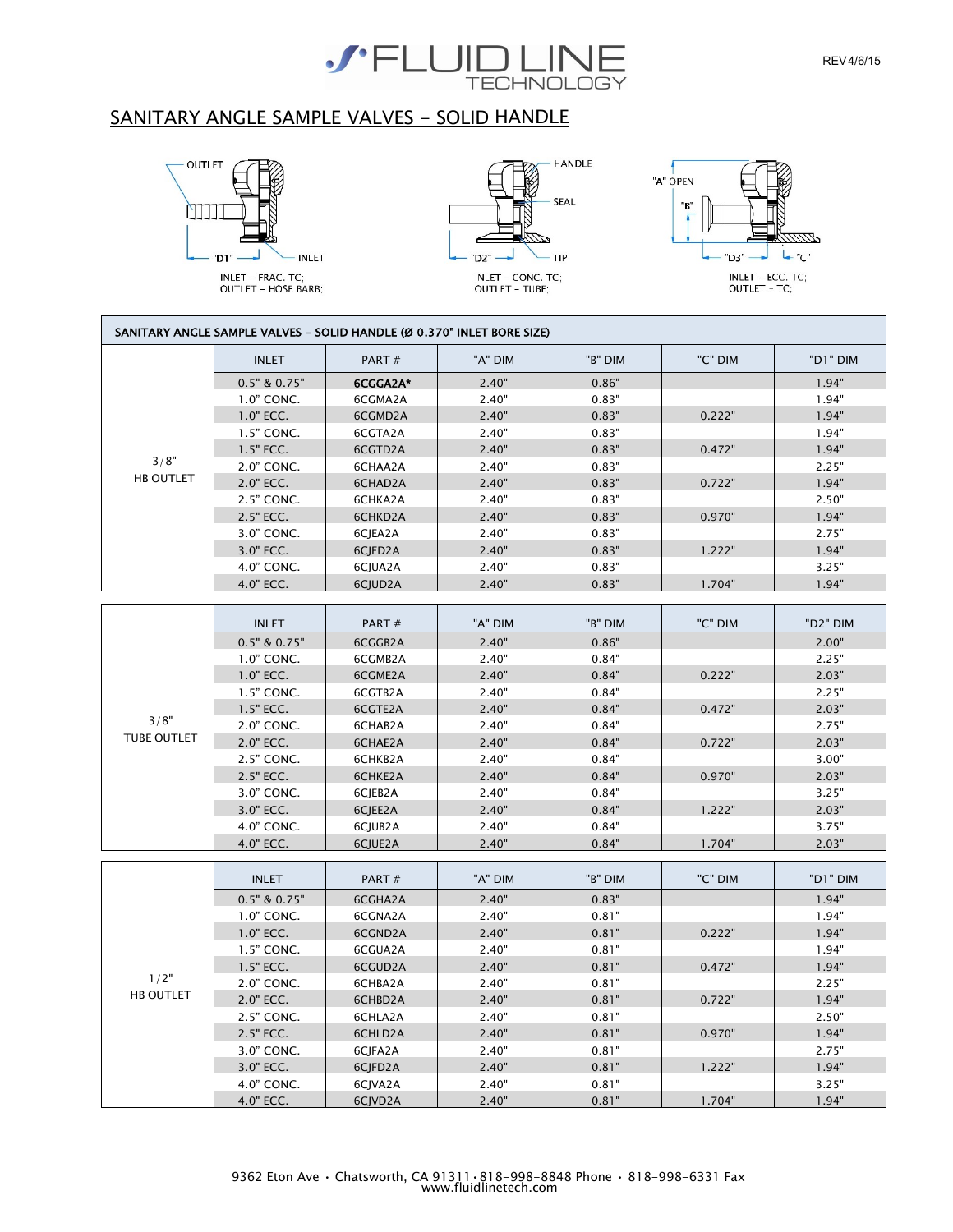

## SANITARY ANGLE SAMPLE VALVES - SOLID HANDLE

| SANITARY ANGLE SAMPLE VALVES - SOLID HANDLE (Ø 0.370" INLET BORE SIZE) |                  |         |         |         |         |                       |
|------------------------------------------------------------------------|------------------|---------|---------|---------|---------|-----------------------|
|                                                                        | <b>INLET</b>     | PART#   | "A" DIM | "B" DIM | "C" DIM | "D <sub>2</sub> " DIM |
|                                                                        | $0.5"$ & $0.75"$ | 6CGHB2A | 2.40"   | 0.83"   |         | 2.00"                 |
|                                                                        | 1.0" CONC.       | 6CGNB2A | 2.40"   | 0.80"   |         | 2.25"                 |
|                                                                        | $1.0"$ ECC.      | 6CGNE2A | 2.40"   | 0.80"   | 0.222"  | 2.03"                 |
| 1/2"<br><b>TUBE OUTLET</b>                                             | $1.5"$ CONC.     | 6CGUB2A | 2.40"   | 0.80"   |         | 2.25"                 |
|                                                                        | $1.5"$ ECC.      | 6CGUE2A | 2.40"   | 0.80"   | 0.472"  | 2.03"                 |
|                                                                        | 2.0" CONC.       | 6CHBB2A | 2.40"   | 0.80"   |         | 2.75"                 |
|                                                                        | 2.0" ECC.        | 6CHBE2A | 2.40"   | 0.80"   | 0.722"  | 2.03"                 |
|                                                                        | 2.5" CONC.       | 6CHLB2A | 2.40"   | 0.80"   |         | 3.00"                 |
|                                                                        | 2.5" ECC.        | 6CHLE2A | 2.40"   | 0.80"   | 0.970"  | 2.03"                 |
|                                                                        | 3.0" CONC.       | 6CJFB2A | 2.40"   | 0.80"   |         | 3.25"                 |
|                                                                        | 3.0" ECC.        | 6CJFE2A | 2.40"   | 0.80"   | 1.222"  | 2.03"                 |
|                                                                        | 4.0" CONC.       | 6CJVB2A | 2.40"   | 0.80"   |         | 3.75"                 |
|                                                                        | 4.0" ECC.        | 6CIVE2A | 2.40"   | 0.80"   | 1.704"  | 2.03"                 |

|                          | <b>INLET</b>     | PART $#$ | "A" DIM | "B" DIM | "C" DIM | "D3" DIM |
|--------------------------|------------------|----------|---------|---------|---------|----------|
|                          | $0.5"$ & $0.75"$ | 6CGHC2A  | 2.40"   | 0.83"   |         | 2.00"    |
|                          | 1.0" CONC.       | 6CGNC2A  | 2.40"   | 0.80"   |         | 2.25"    |
|                          | $1.0"$ ECC.      | 6CGNF2A  | 2.40"   | 0.80"   | 0.222"  | 2.03"    |
|                          | 1.5" CONC.       | 6CGUC2A  | 2.40"   | 0.80"   |         | 2.25"    |
|                          | $1.5"$ ECC.      | 6CGUF2A  | 2.40"   | 0.80"   | 0.472"  | 2.03"    |
| 1/2"<br><b>TC OUTLET</b> | 2.0" CONC.       | 6CHBC2A  | 2.40"   | 0.80"   |         | 2.75"    |
|                          | 2.0" ECC.        | 6CHBF2A  | 2.40"   | 0.80"   | 0.722"  | 2.03"    |
|                          | 2.5" CONC.       | 6CHLC2A  | 2.40"   | 0.80"   |         | 3.00"    |
|                          | 2.5" ECC.        | 6CHLF2A  | 2.40"   | 0.80"   | 0.970"  | 2.03"    |
|                          | 3.0" CONC.       | 6CJFC2A  | 2.40"   | 0.80"   |         | 3.25"    |
|                          | 3.0" ECC.        | 6CJFF2A  | 2.40"   | 0.80"   | 1.222"  | 2.03"    |
|                          | 4.0" CONC.       | 6CJVC2A  | 2.40"   | 0.80"   |         | 3.75"    |
|                          | 4.0" ECC.        | 6CJVF2A  | 2.40"   | 0.80"   | 1.704"  | 2.03"    |

## SANITARY ANGLE SAMPLE VALVES - SOLID HANDLE CONFIGURATION

EXAMPLE: PART# 6CGGA2A\* - 3/8" HB OUTLET X 0.5" TC INLET ANGLE SAMPLE VALVE



Custom end connections available on request. Please contact a sales representative.

VITON® is a registered trademark of DuPont Performance Elastomers. KALTRAZ® is a registered trademark of Advant O Seal.